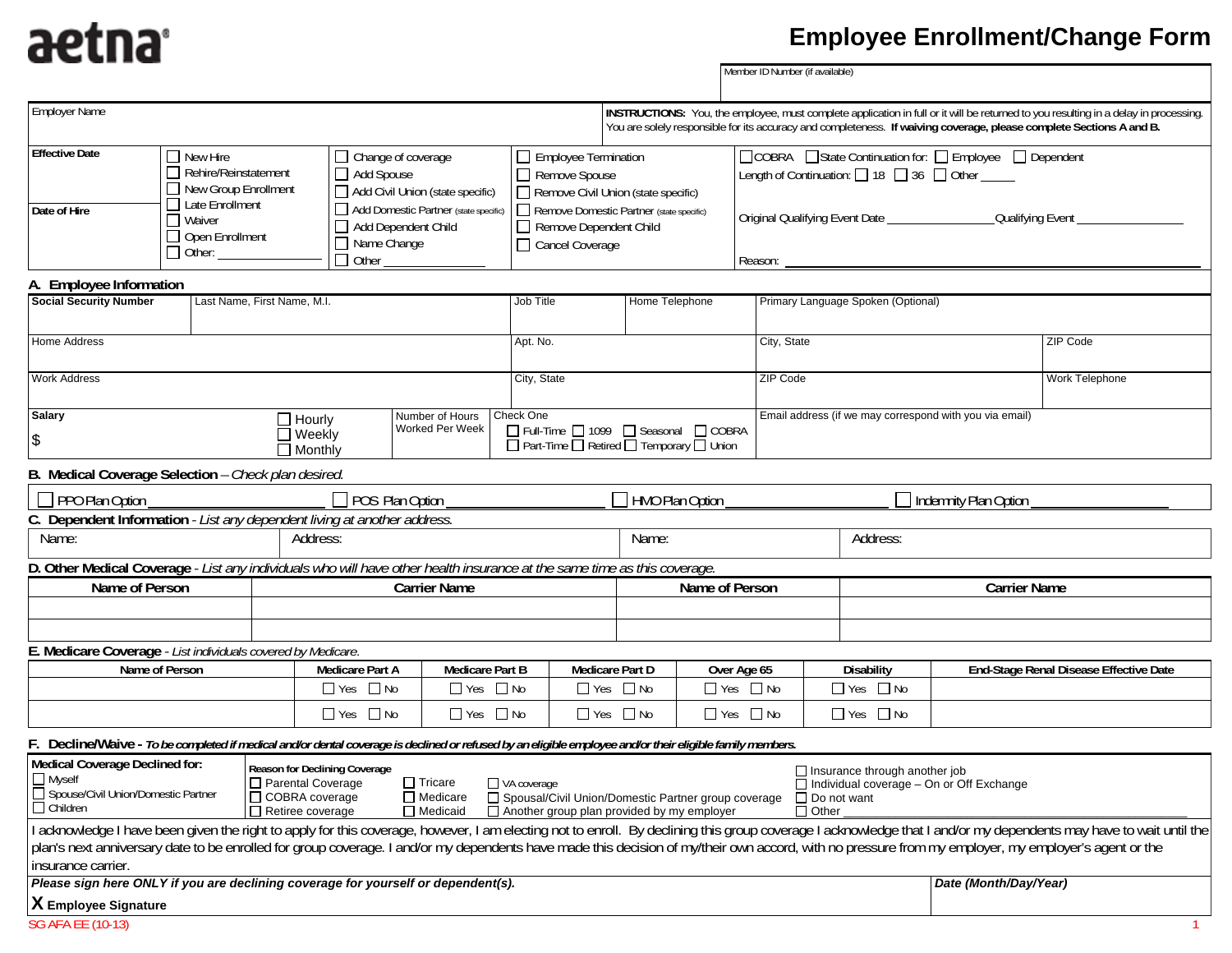G. Individuals Enrolling - *List individuals enrolling or adding/changing/removing coverage. If more space is needed to provide information for additional dependents check here*  $\Box$  *and use a separate sheet of paper.* 

| (A)dd<br>(C)hange<br>(R)emove                                                                                                                                                                                                                                                                                                                                                                                                                                                                                                                                                                                                                                                                                                                                                                                                                                                                                                                                                                                                                                                                                                                                                                                                   | Name (Last, First, M.I.)                                                                                                                                                                                                                                                                                                                                                                         | Sex<br>M/F | <b>Social Security Number</b>                 |  | <b>Birthdate</b><br>(MM/DD/YYYY) | Height | Weight                                                          |                                    | <b>Tobacco Use and</b><br>Amount used per day |                                                                                      | Currently<br>Taking<br>Prescription<br>Medication(s) | Incapacitated |
|---------------------------------------------------------------------------------------------------------------------------------------------------------------------------------------------------------------------------------------------------------------------------------------------------------------------------------------------------------------------------------------------------------------------------------------------------------------------------------------------------------------------------------------------------------------------------------------------------------------------------------------------------------------------------------------------------------------------------------------------------------------------------------------------------------------------------------------------------------------------------------------------------------------------------------------------------------------------------------------------------------------------------------------------------------------------------------------------------------------------------------------------------------------------------------------------------------------------------------|--------------------------------------------------------------------------------------------------------------------------------------------------------------------------------------------------------------------------------------------------------------------------------------------------------------------------------------------------------------------------------------------------|------------|-----------------------------------------------|--|----------------------------------|--------|-----------------------------------------------------------------|------------------------------------|-----------------------------------------------|--------------------------------------------------------------------------------------|------------------------------------------------------|---------------|
|                                                                                                                                                                                                                                                                                                                                                                                                                                                                                                                                                                                                                                                                                                                                                                                                                                                                                                                                                                                                                                                                                                                                                                                                                                 | Employee                                                                                                                                                                                                                                                                                                                                                                                         |            |                                               |  |                                  |        |                                                                 |                                    | □ Cigarette □ Other ______ Amount:            |                                                                                      | $\Box$ Yes $\Box$ No                                 | Yes<br>$\Box$ |
|                                                                                                                                                                                                                                                                                                                                                                                                                                                                                                                                                                                                                                                                                                                                                                                                                                                                                                                                                                                                                                                                                                                                                                                                                                 | □ Spouse □ Domestic Partner                                                                                                                                                                                                                                                                                                                                                                      |            |                                               |  |                                  |        |                                                                 |                                    | □ Cigarette □ Other ______ Amount:            |                                                                                      | $\Box$ Yes $\Box$ No                                 | Yes<br>$\Box$ |
|                                                                                                                                                                                                                                                                                                                                                                                                                                                                                                                                                                                                                                                                                                                                                                                                                                                                                                                                                                                                                                                                                                                                                                                                                                 | □ Child □ Stepchild □ Other                                                                                                                                                                                                                                                                                                                                                                      |            |                                               |  |                                  |        |                                                                 | □ Cigarette □ Other ______ Amount: |                                               | $\Box$ Yes $\Box$ No                                                                 | Yes<br>$\Box$                                        |               |
| □ Child □ Stepchild □ Other                                                                                                                                                                                                                                                                                                                                                                                                                                                                                                                                                                                                                                                                                                                                                                                                                                                                                                                                                                                                                                                                                                                                                                                                     |                                                                                                                                                                                                                                                                                                                                                                                                  |            |                                               |  |                                  |        |                                                                 |                                    | □ Cigarette □ Other ______ Amount:            |                                                                                      | $\Box$ Yes $\Box$ No                                 | Yes<br>$\Box$ |
|                                                                                                                                                                                                                                                                                                                                                                                                                                                                                                                                                                                                                                                                                                                                                                                                                                                                                                                                                                                                                                                                                                                                                                                                                                 | H. Health Questionnaire - Complete for all individuals enrolling for coverage.                                                                                                                                                                                                                                                                                                                   |            |                                               |  |                                  |        |                                                                 |                                    |                                               |                                                                                      |                                                      |               |
|                                                                                                                                                                                                                                                                                                                                                                                                                                                                                                                                                                                                                                                                                                                                                                                                                                                                                                                                                                                                                                                                                                                                                                                                                                 | Have you or anyone applying for coverage consulted with or been examined, diagnosed, or treated by any health care professional during the last (10) years for any illness, injury or health condition in any of<br>the categories listed below? If "Yes," please check the box that most appropriately describes the condition(s), circle the applicable condition(s), and explain fully below. |            |                                               |  |                                  |        |                                                                 |                                    |                                               |                                                                                      |                                                      |               |
| . Bone / Muscle: Arthritis, Back/Neck/Spine problems, Joint disorders, Joint replacement, Herniated disc, Other. Brain / Nervous: Epilepsy (Seizures), Paralysis/Paresis, Pituitary<br>disorder, Stroke, Other. Heart / Circulatory: Chest pain, Congestive Heart Failure, Heart Attack, Heart Disease, Hemophilia, High Blood Pressure, Sickle Cell Disease, Other.<br>Immune: AIDS/HIV, Connective Tissue Disorder, Immunodeficiency, Systemic or Discoid Lupus, Other. Intestinal / Endocrine: Adrenal disorder, Cirrhosis, Crohn's, Diabetes Type I<br>or Type II, Digestive disorder, GERD (reflux), Hepatitis B, C, or other, Liver or Pancreas disorder, Stomach ulcer, Ulcerative Colitis, Other. Lung / Respiratory: COPD, Emphysema,<br>$\Box$ Yes $\Box$ No<br>Other. Substance Abuse: Alcohol or Drug Abuse. Reproductive: Infertility, Other. Transplant: Organ or Bone Marrow Transplant (planned, recommended or already performed).<br>Tumor: Fibroids (location), Other. Urinary: Bladder disorder, Dialysis, Kidney failure, Kidney stones, Other. Other: Birth defect/Congenital abnormality, Growth disorder (including<br>Dwarfism or receiving growth hormones), Paralysis or Paresis, Prosthesis, Other. |                                                                                                                                                                                                                                                                                                                                                                                                  |            |                                               |  |                                  |        |                                                                 |                                    |                                               |                                                                                      |                                                      |               |
|                                                                                                                                                                                                                                                                                                                                                                                                                                                                                                                                                                                                                                                                                                                                                                                                                                                                                                                                                                                                                                                                                                                                                                                                                                 |                                                                                                                                                                                                                                                                                                                                                                                                  |            |                                               |  |                                  |        |                                                                 |                                    |                                               |                                                                                      | $\Box$ Yes                                           | $\Box$ No     |
|                                                                                                                                                                                                                                                                                                                                                                                                                                                                                                                                                                                                                                                                                                                                                                                                                                                                                                                                                                                                                                                                                                                                                                                                                                 |                                                                                                                                                                                                                                                                                                                                                                                                  |            |                                               |  |                                  |        |                                                                 |                                    | $\Box$ Yes                                    | $\Box$ No                                                                            |                                                      |               |
| 4. During the last 24 months, has anyone applying for coverage been hospitalized? (Provide full details per below.)<br>$\exists$ Yes                                                                                                                                                                                                                                                                                                                                                                                                                                                                                                                                                                                                                                                                                                                                                                                                                                                                                                                                                                                                                                                                                            |                                                                                                                                                                                                                                                                                                                                                                                                  |            |                                               |  |                                  |        |                                                                 |                                    |                                               | $\exists$ No                                                                         |                                                      |               |
| 5. Is anyone applying for coverage been advised they need future hospitalization or have surgical procedures been planned, discussed, or recommended? Provide full details per below.<br>$7$ Yes                                                                                                                                                                                                                                                                                                                                                                                                                                                                                                                                                                                                                                                                                                                                                                                                                                                                                                                                                                                                                                |                                                                                                                                                                                                                                                                                                                                                                                                  |            |                                               |  |                                  |        |                                                                 |                                    | $\Box$ No                                     |                                                                                      |                                                      |               |
| 6. Does anyone applying for coverage taking any prescription medications? (Provide full details below to include medication name and condition for which the medication is needed.)<br>Yes                                                                                                                                                                                                                                                                                                                                                                                                                                                                                                                                                                                                                                                                                                                                                                                                                                                                                                                                                                                                                                      |                                                                                                                                                                                                                                                                                                                                                                                                  |            |                                               |  |                                  |        |                                                                 |                                    |                                               | 7 No                                                                                 |                                                      |               |
| 7. Does anyone applying for coverage have any other medical condition which has not yet been disclosed? Provide full details below.<br>Yes<br>IF YOU ANSWERED "YES" TO ANY QUESTIONS, PLEASE EXPLAIN BELOW. (If additional space is required, please attach a separate sheet and the applicant needs to sign/date sheet.)                                                                                                                                                                                                                                                                                                                                                                                                                                                                                                                                                                                                                                                                                                                                                                                                                                                                                                       |                                                                                                                                                                                                                                                                                                                                                                                                  |            |                                               |  |                                  |        |                                                                 |                                    | ∃No                                           |                                                                                      |                                                      |               |
|                                                                                                                                                                                                                                                                                                                                                                                                                                                                                                                                                                                                                                                                                                                                                                                                                                                                                                                                                                                                                                                                                                                                                                                                                                 | Question Enrollee Name                                                                                                                                                                                                                                                                                                                                                                           |            |                                               |  |                                  |        |                                                                 |                                    |                                               |                                                                                      |                                                      |               |
| Number                                                                                                                                                                                                                                                                                                                                                                                                                                                                                                                                                                                                                                                                                                                                                                                                                                                                                                                                                                                                                                                                                                                                                                                                                          |                                                                                                                                                                                                                                                                                                                                                                                                  |            | <b>Conditions, Diagnosis &amp; Treatments</b> |  | Start Date   End Date            |        | Medications (Include name and<br>oral, injectable, or infusion) |                                    | Dosage                                        | Is Treatment ongoing? If YES, provide<br>details of any current OR future treatment. |                                                      |               |
|                                                                                                                                                                                                                                                                                                                                                                                                                                                                                                                                                                                                                                                                                                                                                                                                                                                                                                                                                                                                                                                                                                                                                                                                                                 |                                                                                                                                                                                                                                                                                                                                                                                                  |            |                                               |  |                                  |        |                                                                 |                                    |                                               |                                                                                      |                                                      |               |
|                                                                                                                                                                                                                                                                                                                                                                                                                                                                                                                                                                                                                                                                                                                                                                                                                                                                                                                                                                                                                                                                                                                                                                                                                                 |                                                                                                                                                                                                                                                                                                                                                                                                  |            |                                               |  |                                  |        |                                                                 |                                    |                                               |                                                                                      |                                                      |               |
|                                                                                                                                                                                                                                                                                                                                                                                                                                                                                                                                                                                                                                                                                                                                                                                                                                                                                                                                                                                                                                                                                                                                                                                                                                 |                                                                                                                                                                                                                                                                                                                                                                                                  |            |                                               |  |                                  |        |                                                                 |                                    |                                               |                                                                                      |                                                      |               |
|                                                                                                                                                                                                                                                                                                                                                                                                                                                                                                                                                                                                                                                                                                                                                                                                                                                                                                                                                                                                                                                                                                                                                                                                                                 |                                                                                                                                                                                                                                                                                                                                                                                                  |            |                                               |  |                                  |        |                                                                 |                                    |                                               |                                                                                      |                                                      |               |
|                                                                                                                                                                                                                                                                                                                                                                                                                                                                                                                                                                                                                                                                                                                                                                                                                                                                                                                                                                                                                                                                                                                                                                                                                                 |                                                                                                                                                                                                                                                                                                                                                                                                  |            |                                               |  |                                  |        |                                                                 |                                    |                                               |                                                                                      |                                                      |               |
|                                                                                                                                                                                                                                                                                                                                                                                                                                                                                                                                                                                                                                                                                                                                                                                                                                                                                                                                                                                                                                                                                                                                                                                                                                 |                                                                                                                                                                                                                                                                                                                                                                                                  |            |                                               |  |                                  |        |                                                                 |                                    |                                               |                                                                                      |                                                      |               |
|                                                                                                                                                                                                                                                                                                                                                                                                                                                                                                                                                                                                                                                                                                                                                                                                                                                                                                                                                                                                                                                                                                                                                                                                                                 |                                                                                                                                                                                                                                                                                                                                                                                                  |            |                                               |  |                                  |        |                                                                 |                                    |                                               |                                                                                      |                                                      |               |
|                                                                                                                                                                                                                                                                                                                                                                                                                                                                                                                                                                                                                                                                                                                                                                                                                                                                                                                                                                                                                                                                                                                                                                                                                                 |                                                                                                                                                                                                                                                                                                                                                                                                  |            |                                               |  |                                  |        |                                                                 |                                    |                                               |                                                                                      |                                                      |               |
|                                                                                                                                                                                                                                                                                                                                                                                                                                                                                                                                                                                                                                                                                                                                                                                                                                                                                                                                                                                                                                                                                                                                                                                                                                 |                                                                                                                                                                                                                                                                                                                                                                                                  |            |                                               |  |                                  |        |                                                                 |                                    |                                               |                                                                                      |                                                      |               |
|                                                                                                                                                                                                                                                                                                                                                                                                                                                                                                                                                                                                                                                                                                                                                                                                                                                                                                                                                                                                                                                                                                                                                                                                                                 |                                                                                                                                                                                                                                                                                                                                                                                                  |            |                                               |  |                                  |        |                                                                 |                                    |                                               |                                                                                      |                                                      |               |